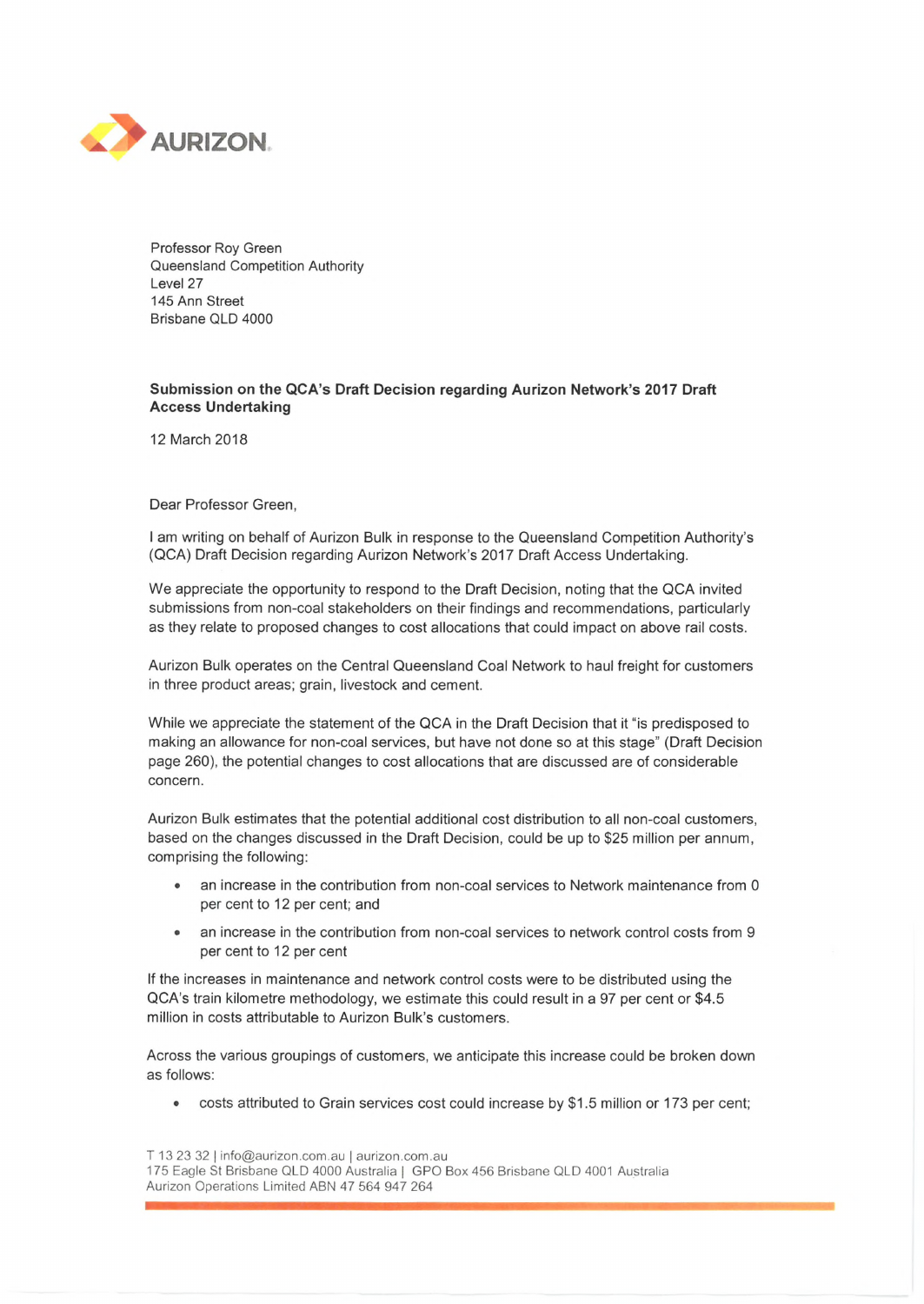- costs attributed to Livestock services could increase by \$2.06 million or 290 per cent; and
- costs attributed to cement services could increase by \$0.9 million or 30 per cent.

Aurizon Bulk regards the potential for these extremely large increases in cost allocations to non-coal services as having the potential to translate into increased costs with unintended consequences.

Rail freight services for bulk products are directly competing with heavy vehicle road providers in these regions. Any significant increase in costs for customers would result in these products shifting from rail to road. This would impose significant economic and community costs on Queensland due to increased number of trucks required to transport the freight.

Additional truck haulage would increase the cost of road maintenance requirements. Recognising that the volume of freight carried on one freight train is equivalent to the freight carried by approximately 120 heavy vehicles, any shift from rail to road would also have a negative impact on safety and the environment.

Aurizon Bulk also regards the QCA's proposition that train kilometres are an effective measure of impact on AZJ Network's cost base as flawed.

In relation to network control, the apportionment of network control resources on a train kilometre basis does not account for the significant seasonal fluctuations experienced year to year for the agricultural sector. An assessment made in FY16 or in FY17 is in no way reflective of the number of train services that may occur in future years as this sector is influenced by many factors not experienced by coal producers, particularly drought. By way of example, grain volumes across the CQCN from FY16 to FY17 increased by 275 per cent. This financial year (YTD FY18 - July <sup>2017</sup> to February 2018) grain volumes have dropped by <sup>53</sup> per cent when compared to the same period in FY17.

In relation to cement products, Cement Australia has 26 MTP paths per week operating 30km from East End Mine to Fisherman's Landing. These are planned paths, and based on feedback from Network, the effort to manage their transit of the network is negligible. Moreover, trains services for Cement Australia only interact with Coal services for less than 50 per cent of their actual train kilometres.

With regard to network maintenance costs, bulk services transiting CQCN are very different in nature to coal trains. Grain, livestock and cement services are substantively shorter and carry less product per train. In comparison to a standard coal service of 104 wagons, Grain consists are 63 per cent shorter, livestock services are as much as 81 per cent shorter and cement consists are 76 per cent shorter.

These services use less locomotives and lighter wagons than typical coal services, and the customers produce substantively less annual volume than a typical coal producer. The combination of the lower gross weight per service, and the lower product mass per service means that their impact on network maintenance is substantively less.

Given the major negative impacts on non-coal customers of these aspects of the Draft Decision, Aurizon Bulk recommends that the QCA reconsider the position it has outlined on potential changes to the allocation of network control and maintenance costs.